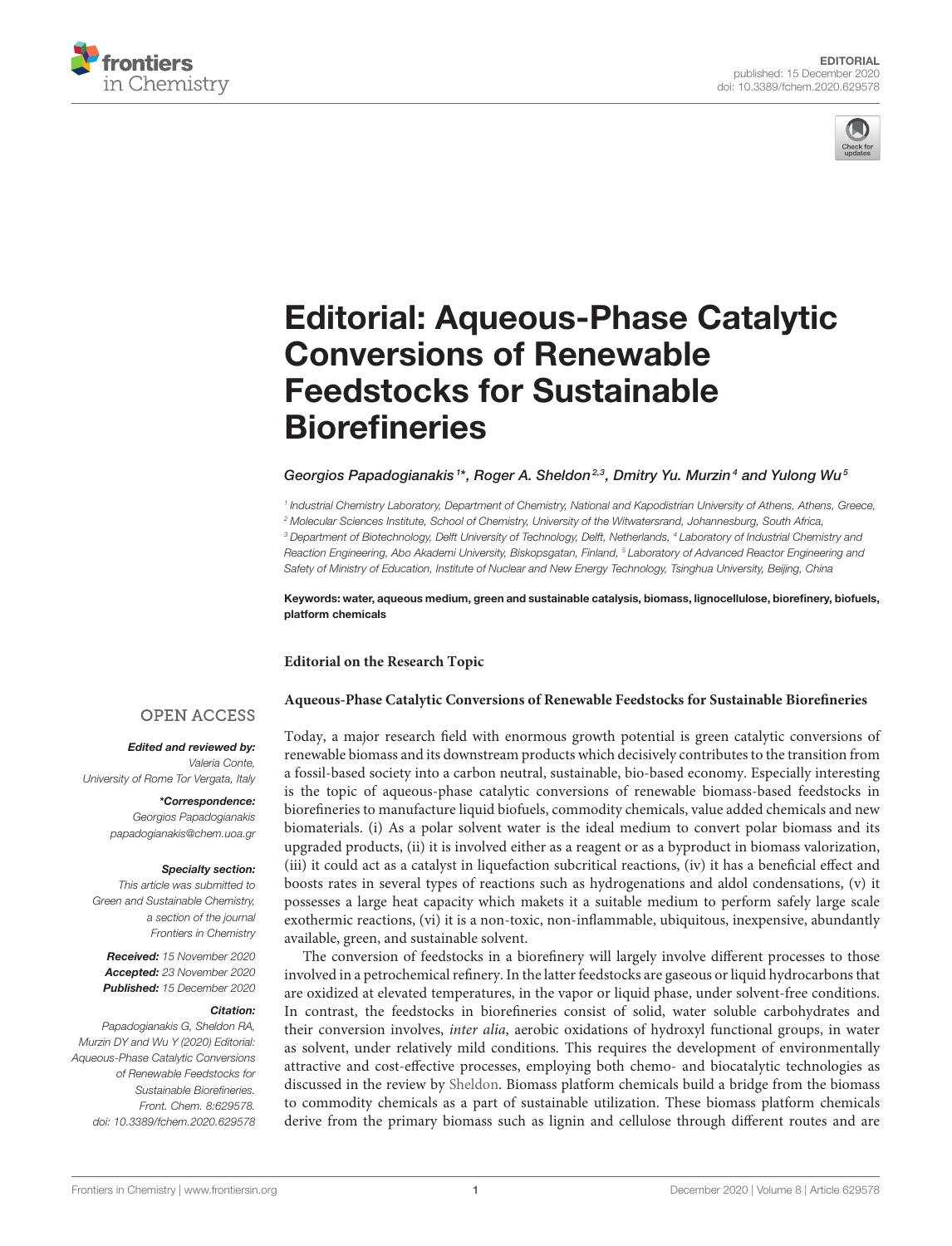converted into more refined chemicals through a variety of pathways. The review article of [Wu et al.](https://doi.org/10.3389/fchem.2019.00948) summarizes the recent research progress on dehydration, hydrogenation, oxidation and other reactions of platform chemicals by heterogeneous catalysts in the aqueous phase. Levulinic acid is classified as a key platform chemical for biorefineries, due to its large spectrum of potential applications and because it is readily available from lignocellulose by low-cost and high-yield production routes. The review article by [Papadogianakis et al.](https://doi.org/10.3389/fchem.2020.00221) focuses on recent advances in ruthenium-catalyzed hydrogenations of levulinic acid in aqueous medium using heterogeneous catalysts on solid supports, water-dispersible catalytic nanoparticles and homogeneous water-soluble catalytic complexes with biphasic catalyst separation, for the manufacture of advanced biofuels, value-added chemicals, sustainable solvents, additives to gasoline and to food. The significance of the aqueous solvent to carry out catalytic hydrogenations of levulinic acid has been highlighted in numerous experimental investigations and several theoretical studies. The utilization process of renewable resources involves a series of transformation processes, and many important intermediate products are produced in these processes. Adipic acid is an example of such an important bulk chemical. Due to the generation of toxic by-products in the existing processes, it has become an urgent problem to find environmentally friendly alternative pathways to the synthesis of adipic acid. The oxidation of glucose, has the potential to be an alternative route to the current oxidation of cyclohexanone/cyclohexanol mixtures in a petrochemical refinery. [Jin et al.](https://doi.org/10.3389/fchem.2020.00185) report in the mini review article on the progress made in the oxidation reactions of the above mentioned route to adipic acid.

Among several key aspects of biomass conversion in the aqueous phase for production of biofuels and chemicals several authors of this special collection of articles considered primary transformations of cellulose and hemicellulose as well as downstream treatment. Depolymerization of cellulose under milder conditions involving hydrolytic hydrogenation with formation of hexitols and hydrogenolysis leading to [glycols was reported in the mini review by the late](https://doi.org/10.3389/fchem.2019.00834) E. Sulman et al. The authors discussed mainly the promising catalytic systems and operation conditions clearly indicating the challenges on the path to industrial implementation of this technology as a part lignocellulose biorefinery to value-added products. The review of [Xin et al.](https://doi.org/10.3389/fchem.2020.00333) besides the synthesis of polyols through hydrolytic hydrogenation and diols by selective hydrogenolysis covers also hydrogenolysis and hydrodeoxygenation to alkanes as well as dehydration of fructose and subsequent oxidation reactions using cellulose as a starting material in aqueous medium. The authors discussed mechanistic aspects of these transformations and listed the remaining challenges and research objectives. In recent years, a variety of solvents mixed with water have been developed for lignocellulose valorization reactions. The  $H<sub>2</sub>O/THF$  system is one of such commonly mixed solvents. It has shown excellent properties in increasing the solubility and fractionation of lignin, cellulose and hemicellulose. Due to the extraction effect of THF on organic products, it can promote the reactions and the directional selection of products. The review by Hu et al. discusses and summarizes the above characteristics of the H2O/THF system.

An envisaged key platform chemical for the production of chemicals and liquid fuels in a biorefinery is 5 hydroxymethylfurfural (5-HMF) which can be produced by acid-catalyzed dehydration of fructose or, preferably, glucose. Unfortunately, this process is plagued by relatively low yields and high production costs that are largely a result of the low stability of 5-HMF under the acidic reaction conditions. In the original research article by [Tongtummachat et al.](https://doi.org/10.3389/fchem.2019.00951) substantial improvements were obtained by conducting the reaction in continuous operation in a biphasic methyl isobutyl ketone/water system in a dispersed flow reactor. A 5-HMF yield of 81.7% and a selectivity of 89.8% were obtained at a reaction temperature of  $180^{\circ}$ C and a residence time of 3 min. In another approach, [Held et al.](https://doi.org/10.3389/fchem.2019.00661) investigated the dehydration of fructose at 50<sup>°</sup>C in deep eutectic solvents (DES) consisting of mixtures of tetraethylammonium chloride or choline chloride with lactic or levulinic acid and a vanadium-containing heterpoly acid  $(H_8PV_5Mo_7O_{40})$  as the catalyst. Using the latter, in combination with tetraethylammonium chloride and levulinic acid, afforded a 5-HMF yield of 57% and a selectivity of ca. 70% after 5 h reaction time.

[Srinivasan et al.](https://doi.org/10.3389/fchem.2020.525277) examined the hydrogenation of sugars such as xylose, glucose, and mannose to obtain quantitative selectivities toward their corresponding sugar alcohols xylitol, sorbitol, and mannitol using hydrous ruthenium oxide catalyst precursors supported on Na-β zeolite in aqueous solvent. Recycling experiments have shown that this catalyst is stable without losing its activity for five successive runs. [Luque et al.](https://doi.org/10.3389/fchem.2020.00532) developed nanocatalysts functionalized by yttrium oxide for the efficient mono-dehydration reaction of sugar alcohols such as sorbitol and mannitol under mild reaction conditions i.e., at room temperature to obtain with high selectivity the monodehydration products in aqueous media. Mechanistic studies indicated that the high efficiency for the mono-dehydration reaction is based mainly on the stability of the catalytically active intermediate species during the dehydration reaction.

An alternative to heterogeneous catalytic depolymerisation of lignocellulosic materials to sugars is enzymatic hydrolysis which is known to be impaired by generated sugar inhibition. The original research work of [Ottens et al.](https://doi.org/10.3389/fchem.2020.00587) presents strategies on conducting extractive enzymatic hydrolysis in aqueous twophase systems paving the way to eventual design of a feasible process. High content of oxygen in lignocellulosic biomass requires not only efficient processes for deoxygenation quite often using hydrogen, but also sustainable routes for production of biohydrogen from renewable sources. One particular aspect of this was considered by [Lefferts et al.](https://doi.org/10.3389/fchem.2020.00017) who in an original research article reported aqueous phase reforming of butanol over rhodium supported on zirconia, specifically addressing the important issue of the influence of internal mass transfer on activity and selectivity. In the original research work of Özşen depolymerisation of lignocellulosic biomass, namely hazelnut shell waste, was discussed through application of hydrothermal liquefaction under supercritical conditions. The main focus of the author was on production of levulinic acid. Another very